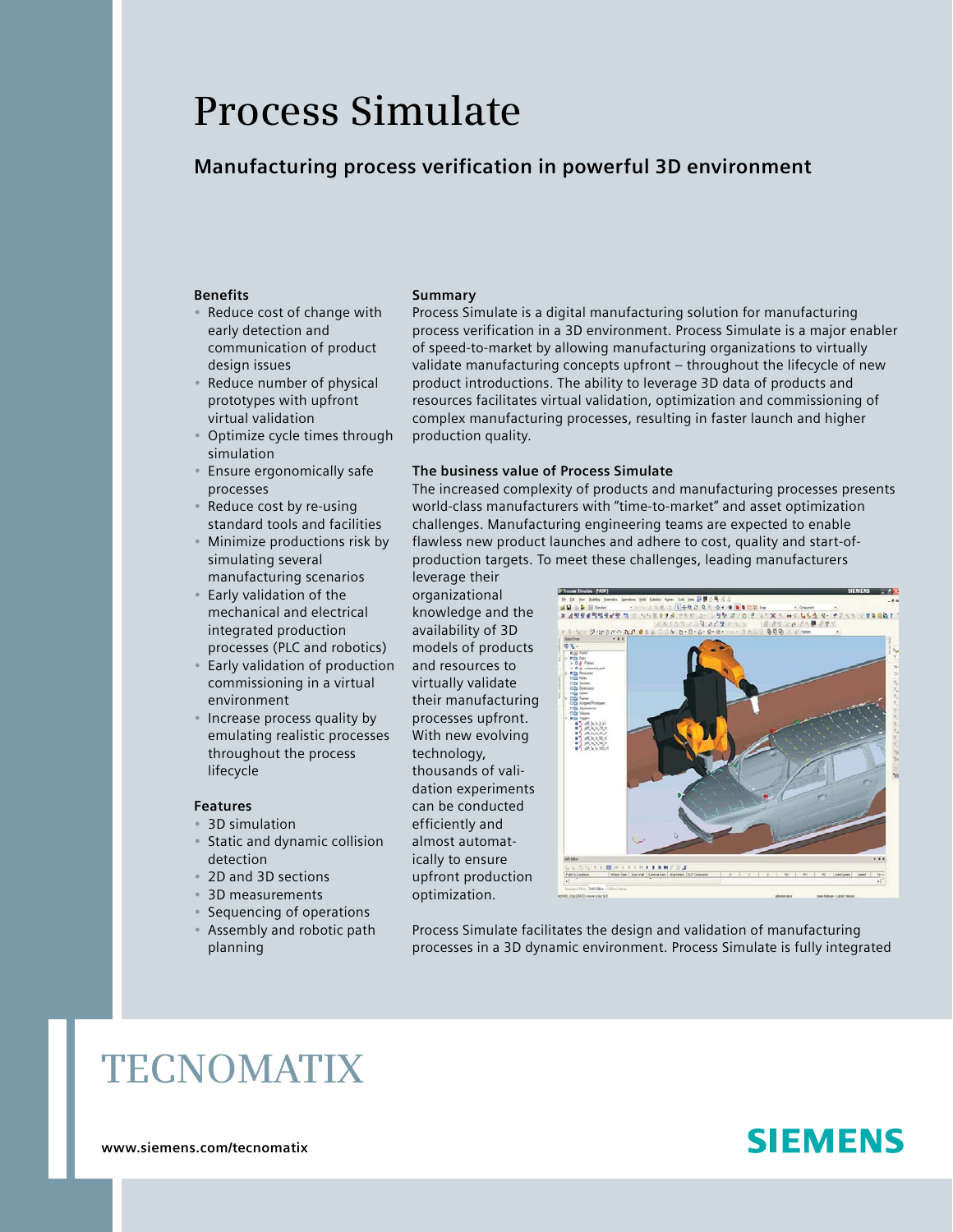### **Process Simulate**

#### **Features** *continued*

- Resource modeling (3D and kinematics)
- Line and workstations design
- Documentation tools
- Natively supported JT™ visualization standard
- Human tasks simulation
- Reach envelopes
- Vision window
- Postures
- Auto grasp wizard
- Ergonomics analysis
- Discrete and continuous process simulation
	- Projection of welds on parts
	- Gun search wizard
	- Project arc seam
	- Torch alignment
	- Weld gun validation
	- Design/modify weld gun and tooling geometry and kinematics
	- Robot reach test
	- Robot smart placement
- Robotic simulation editing
- Robotics process simulation
	- Event-driven simulation
	- Detailed robot programming
	- Controller-specific
	- command recognition
	- Boolean and non-Boolean signals exchange
	- Robot logic editing and validation
- Virtual commissioning
	- Model control resources (sensors and controlled devices)
	- Signal definition based on real HW
	- Simulate internal resource logic (Boolean and analog)
	- Connect virtual model with real PLC code
	- Integrated simulation using actual PLC code and HW over OPC interface

with the manufacturing backbone, thus enabling manufacturing engineers to reuse, author and validate manufacturing processes. Process Simulate provides an advanced 3D environment capable of emulating realistic behavior of manufacturing processes and optimization of cycle times and process sequence. Process Simulate facilitates simulation of assembly processes, human operations and mechanical procedures of tools, devices and robots. Process Simulate is highly scalable, providing various engineering disciplines with the data and toolset to examine detailed processes and verify them in different phases and perspectives.

#### **Integrated environment for manufacturing process validation**

Process Simulate enables the verification of different segments of the manufacturing process. Assembly processes, human operations, welding, continuous processes such as laser welding and gluing and other robotic processes can be simulated in the same environment, allowing for simulation of virtual production zones. The simulation emulates realistic human behavior, robotic controllers and PLC logic.

#### **Process Simulate Assembly**

Process Simulate Assembly allows users to verify the feasibility of an assembly process. It enables manufacturing engineers to determine the most efficient assembly sequence, catering for collision clearance and identifying the shortest

cycle time. Process Simulate Assembly provides the capability to select the most suitable tool for the process by searching a classified tool library, performing virtual reach tests and collision analysis and simulating the full assembly process of the product and the tool together.



#### **Process Simulate Human**

Process Simulate Human allows users to verify the design of a workstation, ensuring the product parts can be reached, assembled and maintained. Process Simulate Human provides powerful capabilities to analyze and optimize the ergonomics of the human operation, thus ensuring an ergonomically safe process according to industry standards. Using the human simulation tools, the user can perform realistic simulation of the human tasks and optimize process cycle times according to industry standard ergonomics libraries.